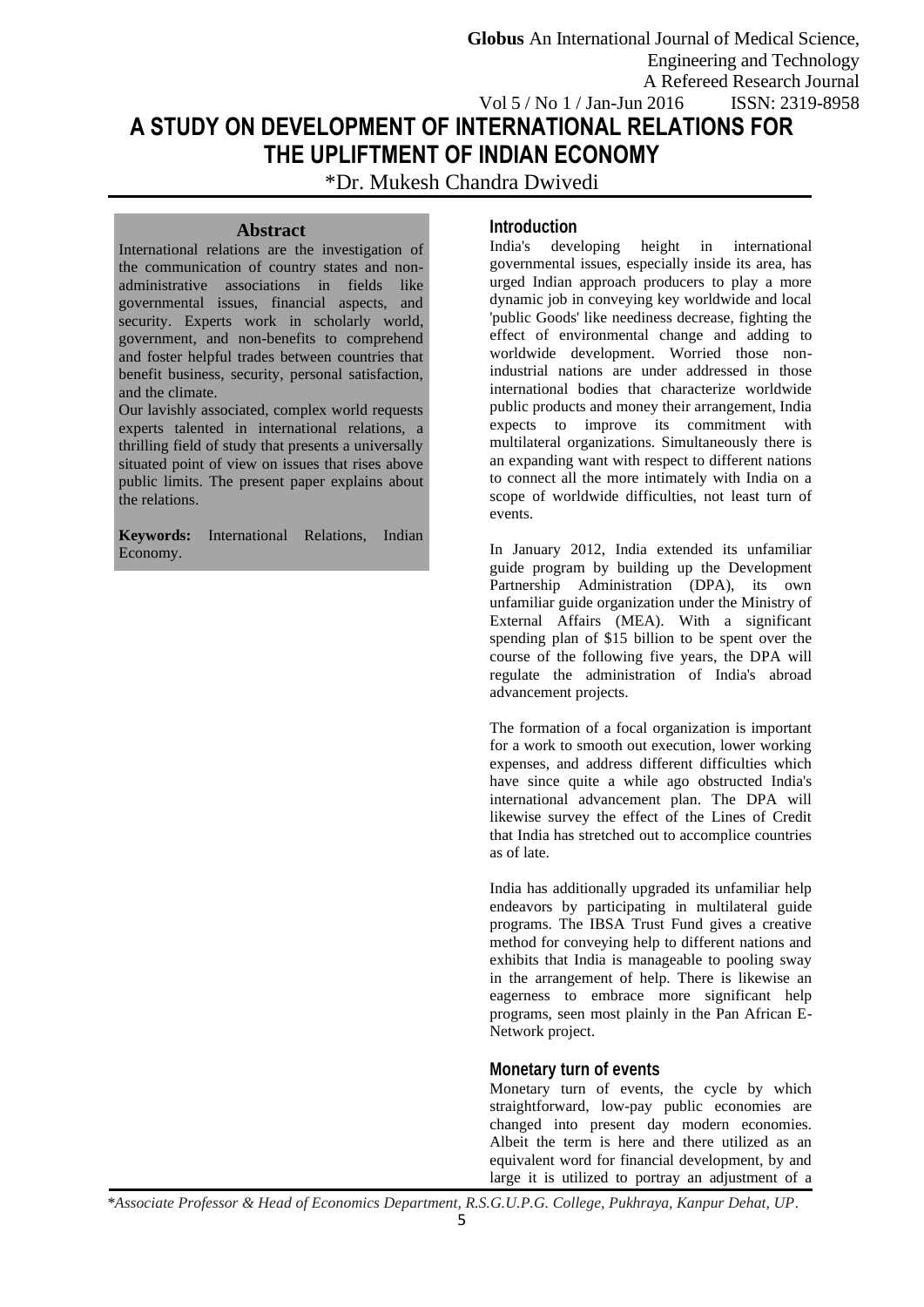country's economy including subjective just as quantitative upgrades.

### **Review of Literature**

- 1. B. N. Bhattacharyya, (2015) India's developing height in international governmental issues has urged Indian arrangement producers to play a more dynamic job in conveying key worldwide and local 'public merchandise's like destitution decrease, battling the effect of environmental change and adding to worldwide growth. This paper examinations India's monetary and security related commitment with countries across the globe.
- 2. Nilam Sharma, (2001) Despite their expanding size and reach, worldwide organizations abhor the unbound power credited to them by numerous pundits. The long haul, actually static nature of much venture, combined with the new straightforwardness through which financial backers can screen execution, implies that the alleged exchange of force from legislatures to companies is generally a deception. The facts confirm that organizations are more associated with and subject to international relationships than any time in recent memory. Exchange and venture have both developed more quickly than yield. The evacuation of political hindrances has opened new regions to speculation, and the improvement of correspondences has made another level of investigation and another political plan around issues, for example, common freedoms and the climate, which multinationals can't disregard. In reacting, organizations have become piece of the course of progress and improvement, and entertainers in the international framework. The test for all concerned is to guarantee that their quality and impact are locked in as a power for positive change.
- 3. Yashika Goyal, (2001) In international relations, globalization moves the area of administration from country states horizontally to such private entertainers as nongovernmental associations (NGOs) and worldwide firms, just as in an upward direction to nearby legislatures and supranational associations. The reason for this article is to explain what the rivalries among firms mean for the issue of worldwide issues by looking at the instance of the Trade-Related Aspects of Intellectual Property Rights (TRIPS) and general wellbeing. This review shows why the majority of least evolved nations executed the TRIPS regardless of the notice of NGOs not to carry out prior for admittance to drugs. To comprehend the uplifting outlook of least evolved nations toward the TRIPS, we need to look at how the conveyance of drug firms

limits in agricultural nations influence the execution of the TRIPS Agreement. The presence and various limits of nonexclusive drug organizations in creating organizations are significant components of state strategy toward the TRIPS.

#### **International Relations Effect on Business**

International relations influence regular day to day existence, despite the fact that you probably won't understand it - even things, for example, the home loan on your house is impacted by the international environment. Thus, it is no big surprise that these ties between nations likewise incredibly affect the organizations that work to flourish in them. For some individuals, the specific impacts are obscure; developments in the chessboard of business.

Be that as it may, it is feasible to perceive what these cross-mainland ties mean for exchange and business.

#### **Exchange Abroad**

One of the clearer impacts that international relations have on business is the way you can exchange abroad. All nations rely upon exchanging abroad to get by; this has been the situation for a really long time thus exchange is a significant component in most international relations. Nobody needs to betray the one who provides everything for them, all things considered.

The country you are in will forever act to ensure its own advantage. Obviously, you trust that this is likewise to the greatest advantage of your organization. The attention is frequently on reducing the expense of import and product levies an exorbitant part of exchanging abroad - and effectively putting resources into international exchange. Assuming a debate emerges between nations, this might make arrangements be suspended, or a ban to be set, which means you can't exchange with that country by any stretch of the imagination.

Exchange is regularly a haggling apparatus on numerous different sorts of international arrangements, for example, fighting environmental change, basic freedoms, and outfitted contentions. In general, exchanging abroad ought to be reinforced by international relations as the public authority attempts to help the interests of their public organizations.

#### **Business Markets**

It is essential to take note of that a region generally defenseless to change due to both public legislative issues and international relations is the business market. This is the core of business, as it is the place where organizations exchange unrefined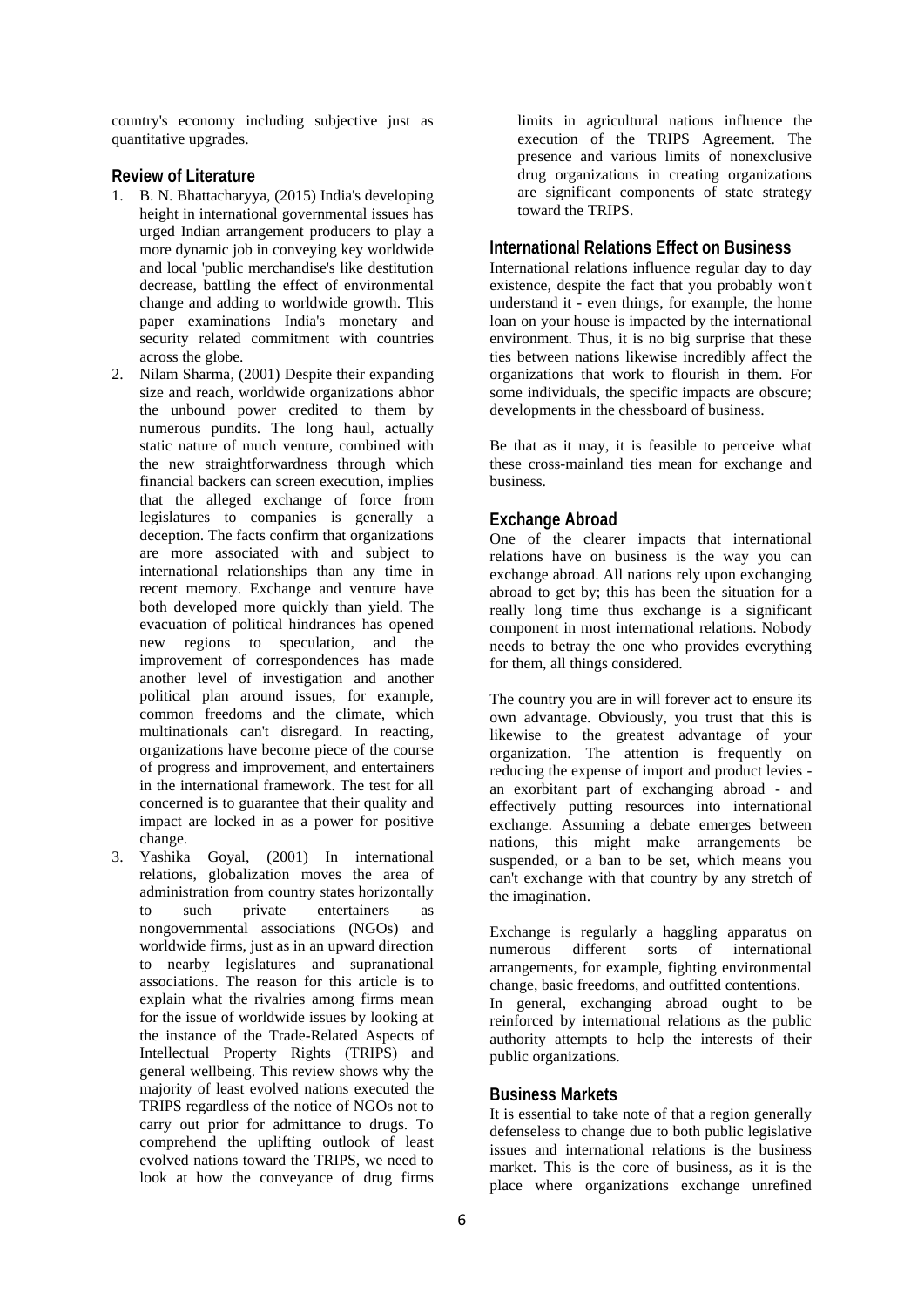substances, assets, and parts. The impact might be an aftereffect of political approaches being established or the expectation of future strategies that might influence the market altogether.

Any arrangement change can have an immediate expense on the cost of materials, for instance, thus the market might see huge increments or diminishes in evaluating. There may likewise be unexpected surges of exchange to exploit or to stay away from these changes. International relations changes can significantly affect the market.

For instance, vulnerability went before and followed the Brexit vote on an international level. In any case, the market (just as the pound) has since recuperated from this underlying political choice. Along these lines, however change happens, as a general rule it gets back to steadiness rapidly.

Along these lines, all in all, international relations are all the more frequently a reinforcing set of strategies for your business. Having the option to perceive what they mean for your exchanging capacities and the market is only an invaluable method for realizing how this may be.

# **The Value of International Relations in a Globalized Society**

Albeit international relations have taken on another importance on account of our inexorably interconnected world, it is positively not another idea. By and large, the foundation of settlements between countries filled in as the most punctual type of international relations.

The review and practice of international relations in this day and age is significant for some reasons:

- International relations advance effective exchange arrangements between countries.
- International relations urge head out connected with business, the travel industry, and movement, giving individuals freedoms to improve their lives.
- International relations permit countries to help out each other, pool assets, and offer data as a method for confronting worldwide issues that go past a specific nation or district. Contemporary worldwide issues incorporate pandemics, psychological oppression, and the climate.
- International relations progresses human culture through social trades, tact and strategy improvement.

# **Conclusion**

## **The Field of International Relations**

International relations contact our lives day by day as worldwide business sectors, the World Wide Web, and unfamiliar travel invigorate a surge of individuals, items, and thoughts across public boundaries.

We have been formed by the movement that carried us to our present homes, recognized by our endeavors to help other people through unfamiliar guide and philanthropic missions, enhanced by our openness to unfamiliar food varieties, music, dress and language, and tempt by the possibility of voyaging, working, contemplating, and residing abroad. While understudies of International Relations concentrate on the cycles that guarantee such colossal advantages, they likewise go up against those that compromise grave obliteration.

Quick flying, exceptionally exact atomic weapons and straightforward demonstrations of psychological warfare have penetrated the states' capacity to ensure its residents as at no other time. Asset exhaustion, illness and contamination perceive no public limits. Organizations face risky unfamiliar contest just as appealing unfamiliar business sectors. The truth of an associated world is gotten back to us consistently as public economies react to obligation and flimsiness somewhere else. Both the issues and the possibilities are past the capacity of any one express, regardless of how strong, to resolve alone. Truly worldwide issues - planetary warming, monetary shakiness, evacuee alleviation, ethnic brutality, international obligation, and atomic expansion - - require collaboration and coordination difficult to support in a universe of differentiating societies, contrasting political frameworks and serious country states.

Once, a couple minded to concentrate on these cycles and their clashing impacts or to comprehend the exceptional powers that encompass endeavors to shape the personality of exchanges that cross public lines. International Relations is presently not a distant reflection that informed people can easily overlook.

The present world is the result of different worldwide powers that are authentic, political, financial, military, and social in nature. These equivalent powers will shape the world we occupy later on and our insight into them will decide our place inside that world. It follows that a precise comprehension of these powers, regularly summed up by the expression "world governmental issues", should be interdisciplinary in approach.